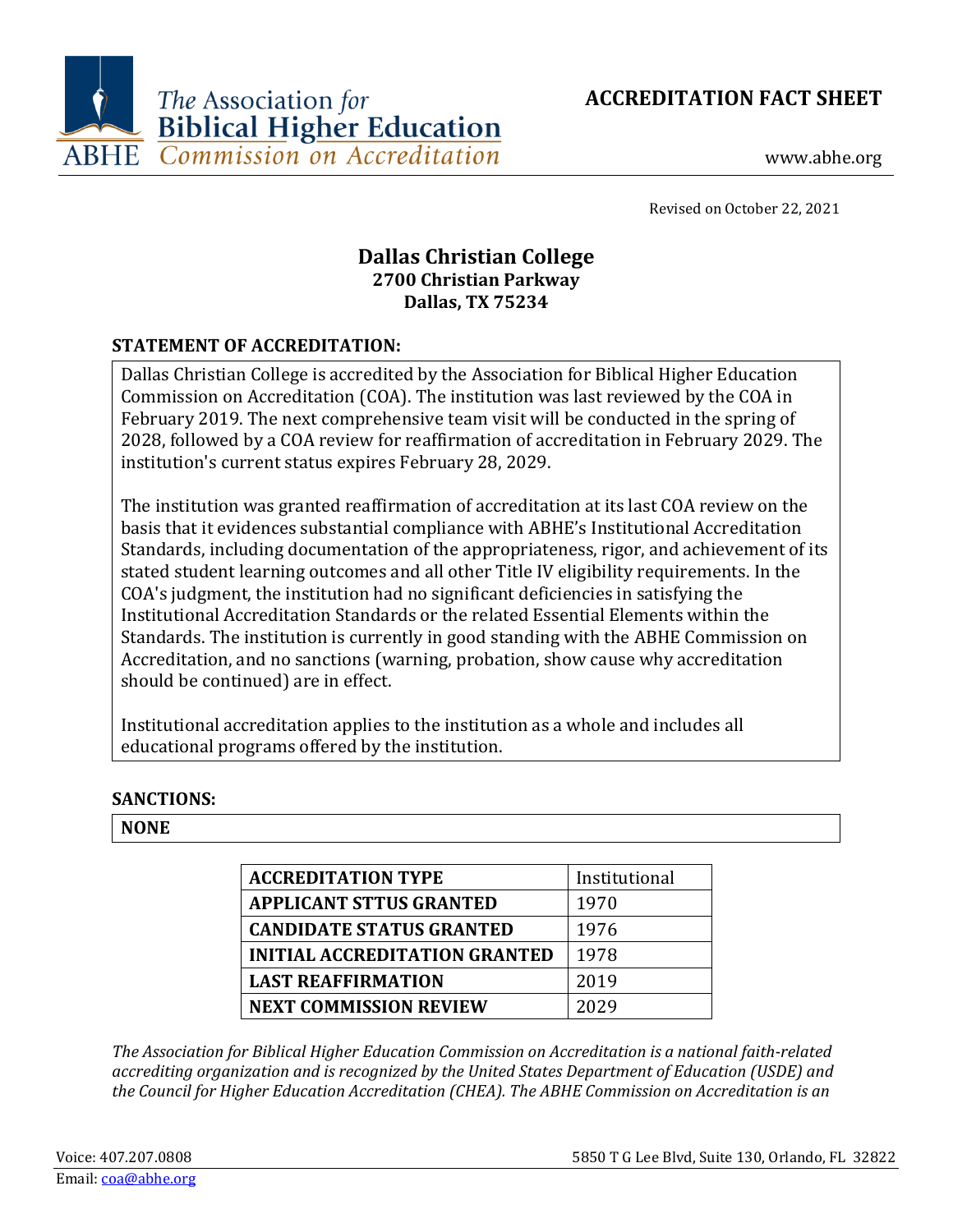*institutional and programmatic accreditor. Institutions that are institutionally accredited have been examined as a whole. Institutions that are programmatically accredited have specific programs that have been reviewed in light of ABHE standards. This statement of accreditation information is the Commission's official statement of an institution's accredited status.*

#### **ACCREDITATION DECISIONS:**

| <b>DATE</b>             | <b>ACTION</b>                                                                      |
|-------------------------|------------------------------------------------------------------------------------|
| February 2019           | Granted reaffirmation of accreditation                                             |
| $\frac{1}{2}$ June 2017 | Approved substantive change to change mission statement and institutional<br>goals |

*Includes the following: applicant status, candidate status, initial accreditation, reaffirmation of accreditation, sanction, substantive change approval - last 5 years. Please see the "Policy on Communication of Accreditation Decisions" in the COA Manual.*

| лі і котер рештекі метіцрэл     |                                                         |
|---------------------------------|---------------------------------------------------------|
| TYPE:                           | <b>APPROVAL:</b>                                        |
| Distance Education (online)     | The institution is authorized to offer up to 100% of an |
|                                 | academic program via distance education (online).       |
| <b>Correspondence Education</b> | The institution is authorized to offer up to 49% of an  |
|                                 | academic program via correspondence education.          |
| Competency-Based Education      | The institution is authorized to offer up to 49% of an  |
|                                 | academic program via competency-based education by      |
|                                 | the course/credit approach or direct assessment.        |

#### **APPROVED DELIVERY METHODS:**

*Please see the "Policy on Alternative Academic Patterns" in the COA Manual.*

### **APPROVED OFF-CAMPUS LOCATIONS:**

| $-$<br>- 14 | <b>DDDCC</b><br>$\overline{\phantom{a}}$<br><b>ADDINGO</b> |
|-------------|------------------------------------------------------------|
| <b>NT</b>   |                                                            |

*A branch campus is an additional location of an institution that is geographically apart and independent of the main campus of the institution and (1) is permanent in nature;(2) offers courses in educational programs leading to a degree, certificate, or other recognized educational credential;(3) has its own faculty and administrative or supervisory organization; and (4) has its own budgetary and hiring authority. An additional location is a facility that is geographically apart from the main campus of the institution and at which the institution offers at least 50% of a program through classroom courses, hybrid courses, or a combination of both. An additional location may qualify as a branch campus and be subject to requirements pertaining to branch campuses. An extension site is an off-campus location where less than 50% of a degree program may be earned by classroom courses, hybrid courses, or a combination of both.*

#### **APPROVED EDUCATIONAL PROGRAMS: DEGREE/DIPLOMA/CERTIFICATE PROGRAM (MAJOR/CONCENTRATION)**

|                                   | .                                     |
|-----------------------------------|---------------------------------------|
| Alternative Teacher Certification |                                       |
| Associate of Applied Science      | <b>Business</b>                       |
| Associate of Arts                 | Humanities                            |
| Bachelor of Arts                  | <b>Biblical Ministry</b>              |
| Bachelor of Arts                  | <b>Practical Ministries and Bible</b> |